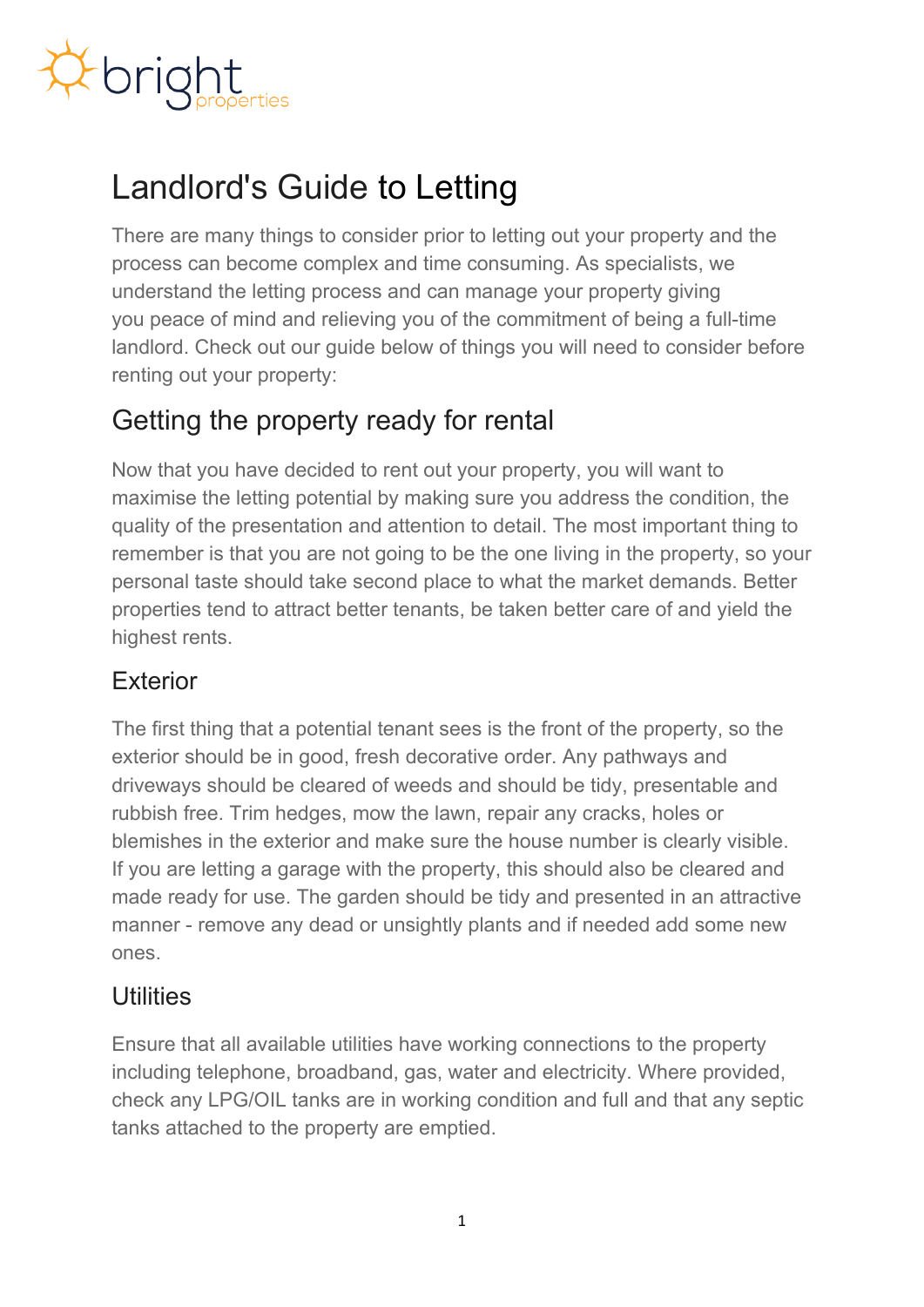#### Furnishings, Carpets, Curtains & General Interior

Your property can be let fully furnished, part furnished or unfurnished, this will be entirely up to you. We can advise you at the time on whether to furnish or not, and to what level. You will find that most tenants prefer plain, neutral colours for decoration, and you will also need to take into consideration wear and tear, especially on carpets.

Carpets should be good quality, practical and hard wearing. It may be appropriate to fit wooden floors in some of the rooms and avoid carpet in bathroom and kitchen. Bathrooms should have a good quality shower, and kitchens should be clean, well equipped and functional. All gas, electrical, plumbing, waste, central heating and hot water systems must be safe and in good working order.

Any instruction/operating manuals for any appliances and electrical equipment should be left in the property - preferably in one folder. Details of any maintenance contracts should also be supplied.

Before the commencement of a tenancy the whole property should be made clean throughout.

# Other Important Considerations

**Do you have a mortgage on the property?** - If you have a mortgage on the property that you intend to let then you will need written permission from your mortgage lender unless already agreed. Depending on who your lender is will determine whether you need us to include extra clauses within the tenancy agreement.

**Is your property leasehold?** - If you are the leaseholder of the property then you will need to check the terms of the lease prior to letting and obtain any necessary permissions. You will need to provide us with any rules that the tenant must comply with. The same will be true if your property has an estate maintenance scheme. Remember, you will continue to be responsible for ground rents and service charges.

**Council Tax & Utility Services** - Arranging for transfer of the council tax and utility services into the correct tenant name and transferring them back to you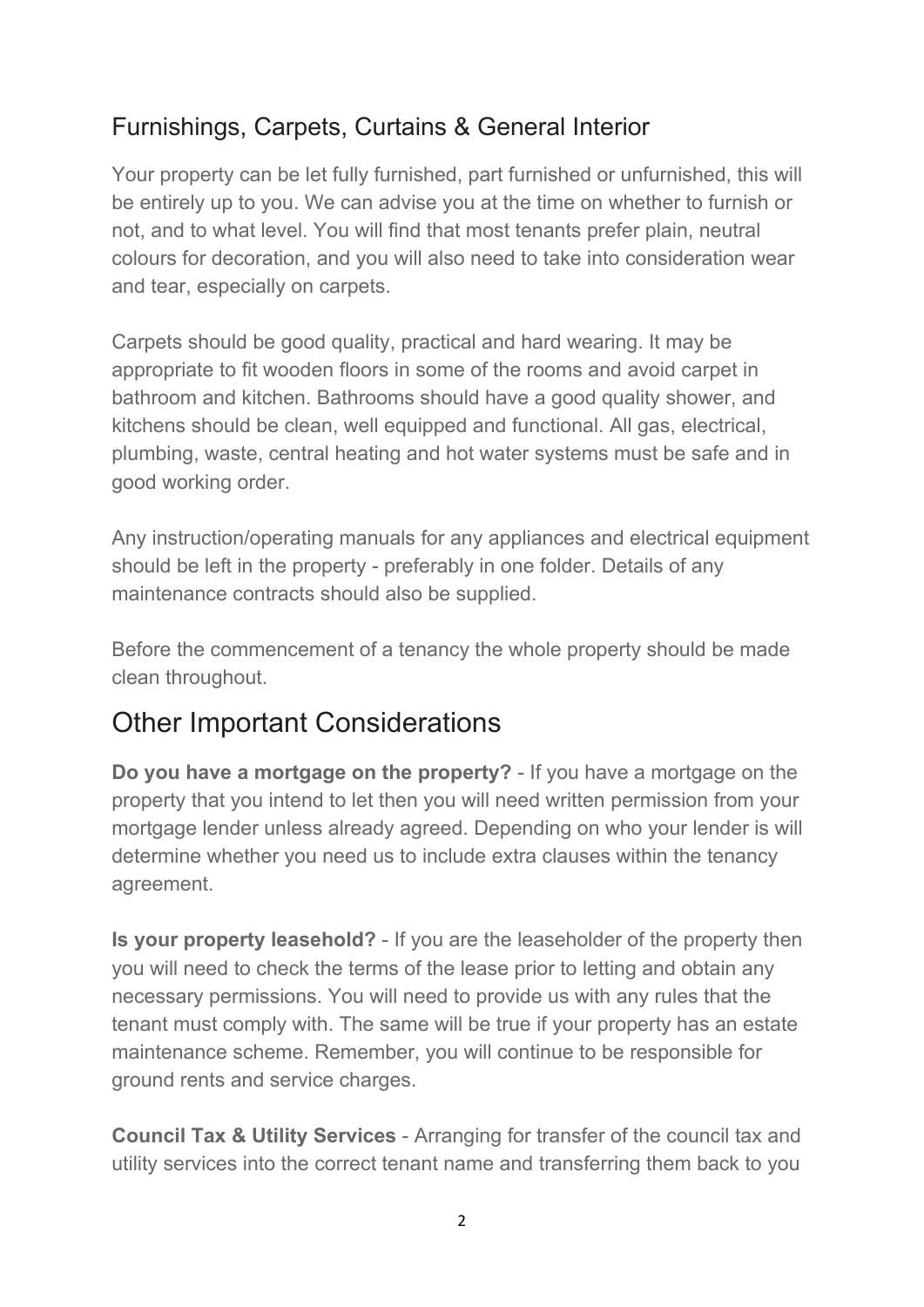at the end of a tenancy is part of our services. Meter readings for each of the services connected to the property will be needed and can be taken when the inventory is done.

**Insurance** - You should advise the insurance company that you are letting out the property and you should make sure that you have adequate insurance cover for buildings, content and public liability in place. Failure to notify your insurer may invalidate your policies. If you need further information on You may want to consider Landlords Legal Protection, Rent Guarantee Cover or Contents and Building Insurance, please feel free to ask if you need further information.

**Income Tax** - New tax arrangements apply to interest relief since 2017. These may affect your cash flow significantly. If you need advice on this, please let us know. Non-resident landlords will need to register with HMRC to prevent deduction of tax from the rent.

**Do you need an HMO licence?** – Multi-occupancy properties and some flats require licensing. Obtaining a licence can take some months. We can advise you on these requirements before you let your property.

**Post** - If you are renting out a property where you no longer live (e.g.: you are moving and want to let the property) then you will need to arrange to have your mail re-directed to your new address.

# The Cost of Letting Your Property

While your thoughts maybe leaning towards how much rent you can get by letting your property, you must consider and budget for any costs that could arise, for example:

- Mortgage payments due on the property
- Expenses for bringing the property up to the required standards, physically and in terms of safety
- Solicitors fees
- Letting agent and management fees
- Insurance
- Any ground rent and service charge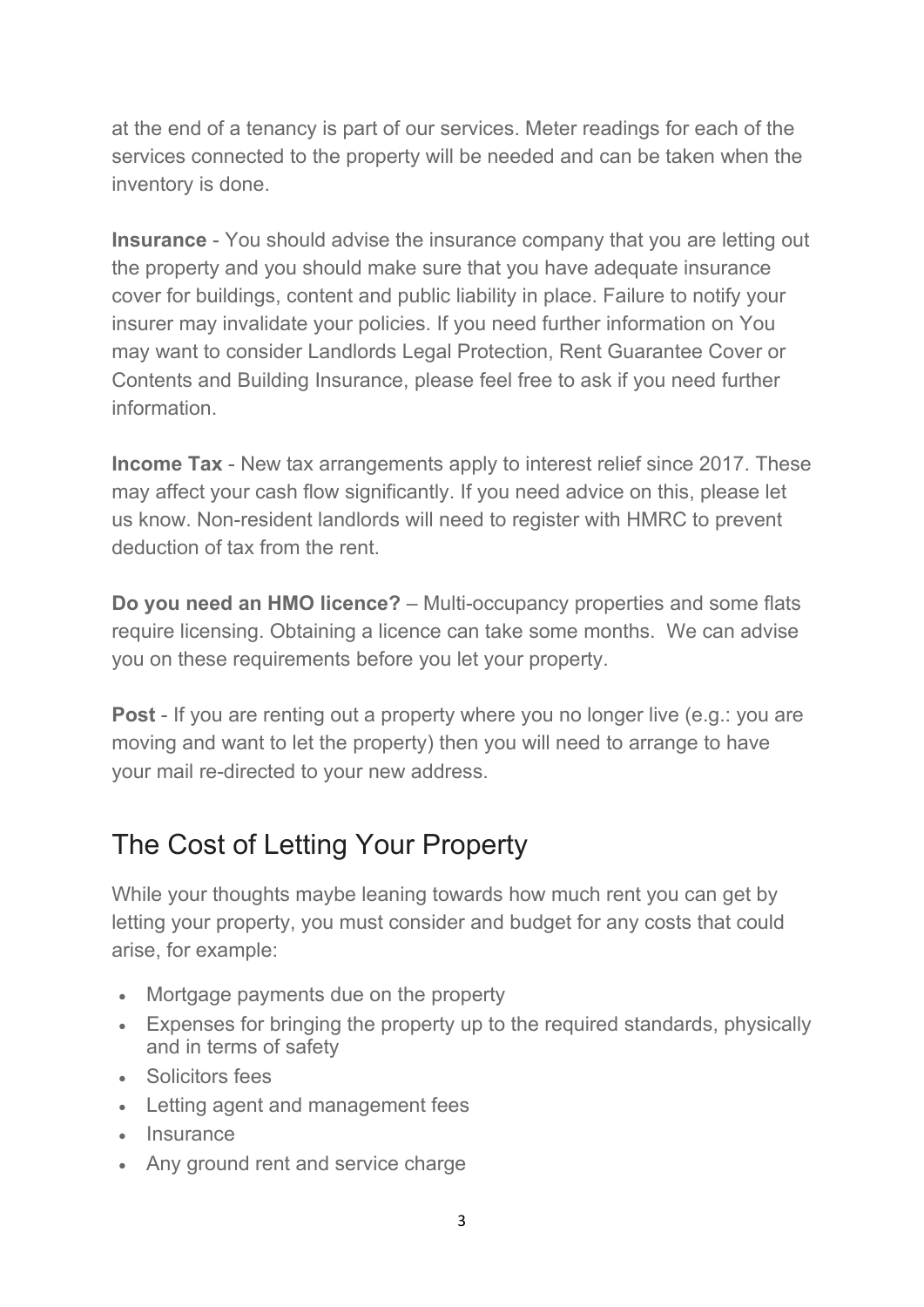- Planned maintenance and repairs and a contingency budget for ad hoc maintenance and repairs
- Tax to be paid

# Legal Requirements & Health and Safety

We can help you be compliant with the following legal requirements and many of these are included in our management service.

#### Gas

As a landlord of a property equipped with gas appliances you need to understand and comply with the law relating to gas safety.

- Under the Gas Safety (Installation and Use) Regulations 1998 all gas appliances and flues in rented accommodation must be checked for safety within 12 months of being installed, and thereafter at least every 12 months by a qualified engineer.
- All gas appliances and associated pipe work and flues should be maintained to ensure they are safe to use and prevent risk of injury to any person.
- Provide the tenant with a copy of the safety certificate before their tenancy commences and within 28 days of subsequent checks being done.

#### **Electrical**

Responsibility is on the landlord to make sure that the electrical installation, supply and appliances at the property are safe. Appliances included in the letting must be checked for defects (e.g. badly fitted plugs or frayed wires etc.). If an item is found to be unsafe then this should be removed from the property prior to offering it for rent. Mandatory electrical safety checks are now required every 5 years and a certificate must be provided to the tenant for this. We would also recommend an annual Portable Appliance Test (PAT) to make sure any appliances such as fridge/freezer are functioning safely. Records of any checks should be retained and provided for inspection if required. All domestic installation work must be carried out by a Government "Approved" Contractor. Electrical contractors will also have to verify that the works complies with BS7671.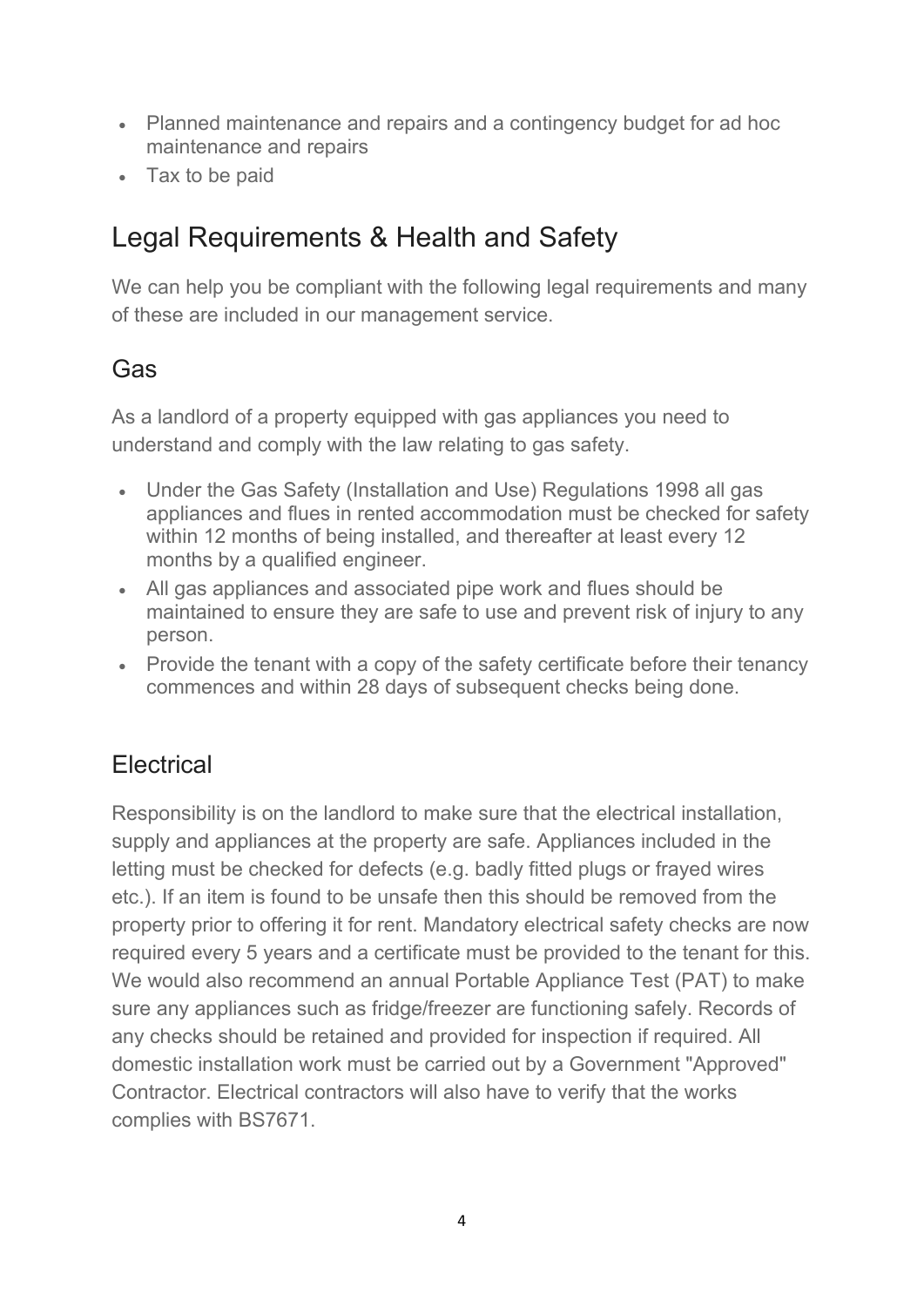## Furniture and Furnishings

It is an offence to install any furniture and furnishings in let properties that do not comply with The Furniture & Furnishings (Fire Safety) Regulations.The regulations apply to

- **Headboards**
- Mattresses
- Pillows and scatter cushions
- Stretch or loose furniture covers
- Children's furniture
- Garden furniture suitable for use in the dwelling
- Sofa-beds
- Futons

and any other item with similar type fillings of which must carry the appropriate labels of compliance. Upholstered furniture must have fire resistant filling material and must pass a cigarette resistance test and permanent covers must pass a match resistant test. Any furniture added to the property since 1st March 1993 must comply with these requirements whether new or second hand.

The regulations do not apply to

- Antique furniture made before 1st January 1950
- Bedclothes including duvets & pillowcases and loose covers for mattresses
- Curtains
- Carpets
- Sleeping bags
- Cushion covers

The recommended way to check whether furniture complies is to look for labels attached to the furniture. If you are unable to establish where the furniture came from or its compliance, it must be replaced. It is illegal to let a property with furniture which does not comply with these regulations.

#### **Legionella**

The Approved Code of Practice regarding Legionella Control recommend that all rental properties have a Legionella Risk Assessment carried out at the start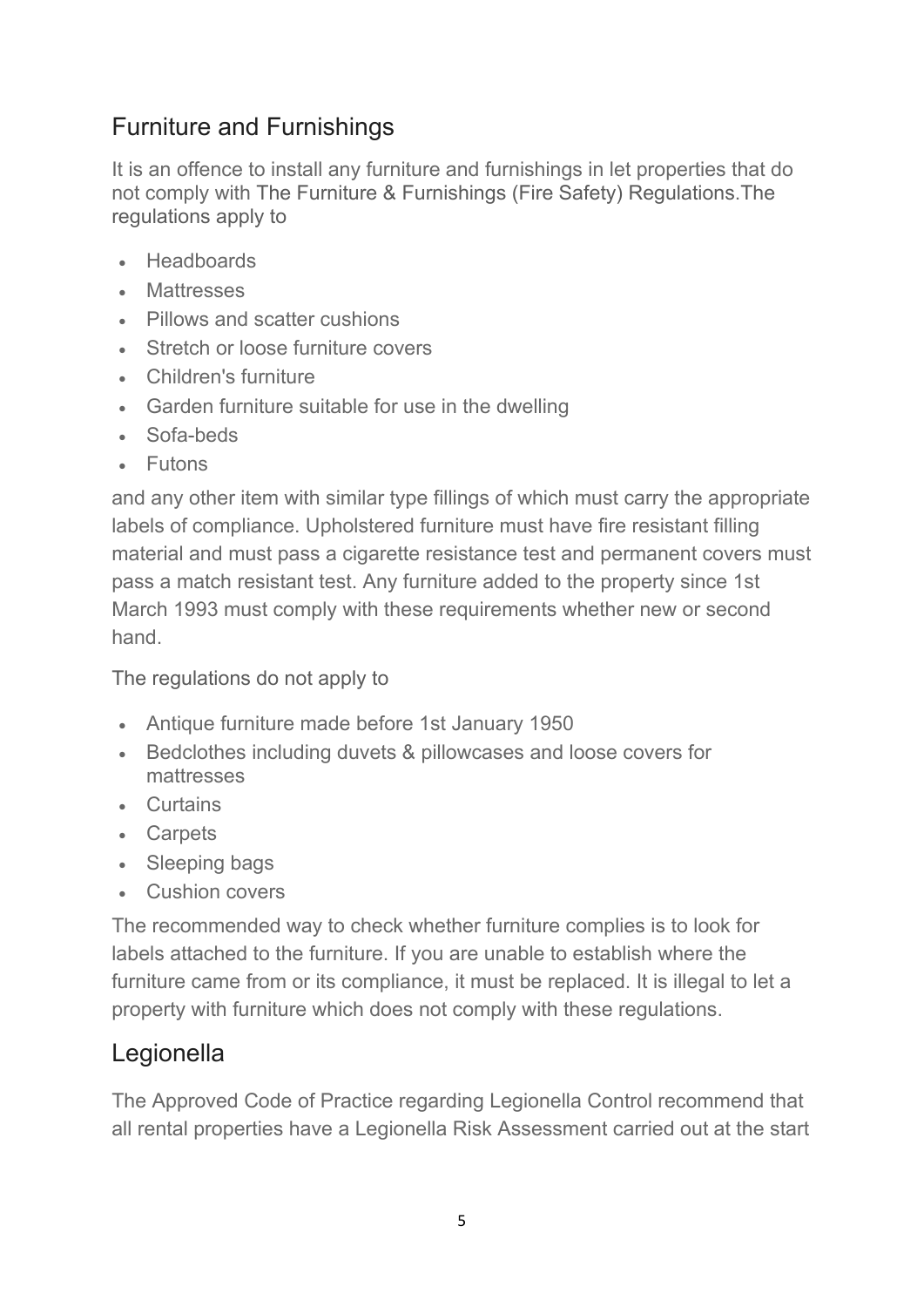of a tenancy. The relevant legislation can be viewed at http://www.hse.gov.uk/legionnaires/

#### Smoke, Heat and CO Alarms

Landlords are required to have at least one smoke alarm installed on every storey of their properties, and a carbon monoxide alarm in any room containing a solid fuel burning appliance (e.g. a coal fire, wood burning stove). Heat detectors are required in some kitchens. The landlord must make sure the alarms are in working order at the start and renewal of each new tenancy. It is good practice to provide a fire blanket in any kitchen.

## Immigration Checks

Landlords need to ensure that tenant(s) and other occupier(s) of the property have a legal right to rent in the UK. This requires checking passports and visas and confirming ID in a face-to-face meeting. Proof that these checks have been carried out needs to be retained.

## Houses in Multiple Occupation (HMO)

If you let a property which is one of the following it is a House in Multiple Occupation to which rules apply and which may need to be licensed:

- an entire house or flat which is let to three or more tenants who form two or more households and who share a kitchen, bathroom or toilet
- a house which has been converted entirely into bedsits or other non-selfcontained accommodation and which is let to three or more tenants who form two or more households and who share kitchen, bathroom or toilet facilities
- a converted house which contains one or more flats which are not wholly self-contained (i.e. the flat does not contain within it a kitchen, bathroom and toilet) and which is occupied by three or more tenants who form two or more households
- a building which is converted entirely into self-contained flats if the conversion did not meet the standards of the 1991 Building Regulations and more than one-third of the flats are let on short-term tenancies

in order to be an HMO, the property must be used as the tenants only or main residence and it should be used solely or mainly to house tenants. Properties let to students will be treated as their only or main residence.

The landlord must check with the relevant Local Authority, complete the procedure, pay the fee and obtain the correct licenses before any tenancy can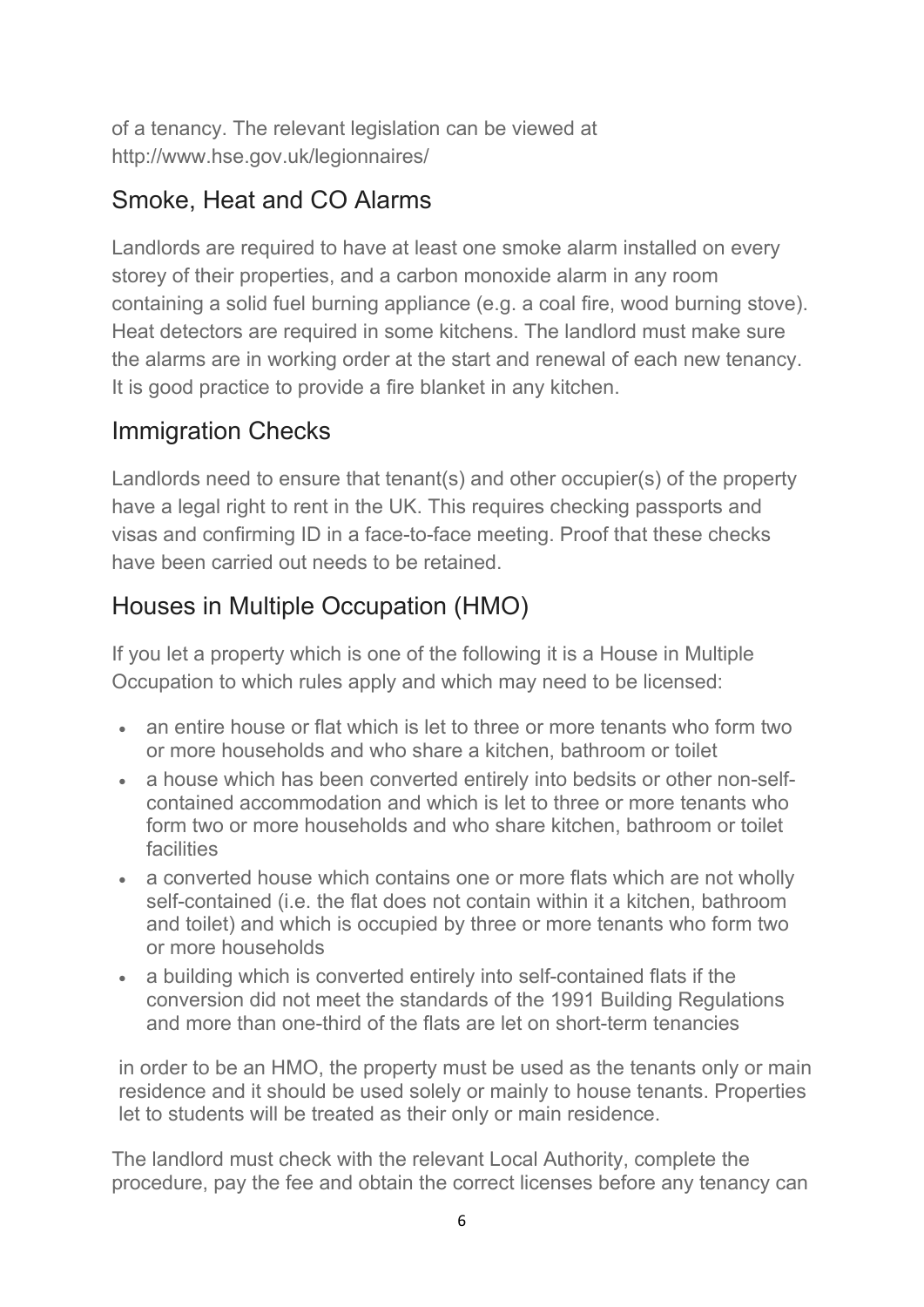commence. Failure to obtain a license can attract large fines of up to £20,000.

Oxford City Council has stricter rules for HMOs.

We can provide you with further information and assist you with applications and can also be the licensed manager of your HMO.

#### **Discrimination**

You may have preferences about the types of tenants you will let to. Being unwilling to let to some types of tenants will be discriminatory. Tenants with certain characteristics are protected by law. These are:

- [age](https://www.equalityhumanrights.com/en/equality-act/protected-characteristics#age)
- [disability](https://www.equalityhumanrights.com/en/equality-act/protected-characteristics#disability)
- [gender reassignment](https://www.equalityhumanrights.com/en/equality-act/protected-characteristics#reassignment)
- [marriage and civil partnership](https://www.equalityhumanrights.com/en/equality-act/protected-characteristics#marriage)
- [pregnancy and maternity](https://www.equalityhumanrights.com/en/equality-act/protected-characteristics#pregmat)
- [race](https://www.equalityhumanrights.com/en/equality-act/protected-characteristics#race)
- [religion or belief](https://www.equalityhumanrights.com/en/equality-act/protected-characteristics#rob)
- [sex](https://www.equalityhumanrights.com/en/equality-act/protected-characteristics#sex)
- [sexual orientation](https://www.equalityhumanrights.com/en/equality-act/protected-characteristics#lgb)

Discrimination may be indirect where ruling out a type of tenant has a disproportionate effect on tenants with one of these characteristics. This has been found to be the case with 'no benefits' bans.

#### Disability Adjustments

A disabled person has the right to ask a landlord for reasonable adjustments to a property to enable him or her to enjoy the property and its features as an able-bodied person could. Such modifications are temporary and at the end of the tenancy the property can be reinstated. Any alterations and changes to the property will be at cost to the landlord.

#### Housing Standards

All let properties are required to be fit for human habitation at the beginning of and throughout the tenancy. A property will not be fit for human habitation if:

- the building has been neglected and is in a bad condition
- the building is unstable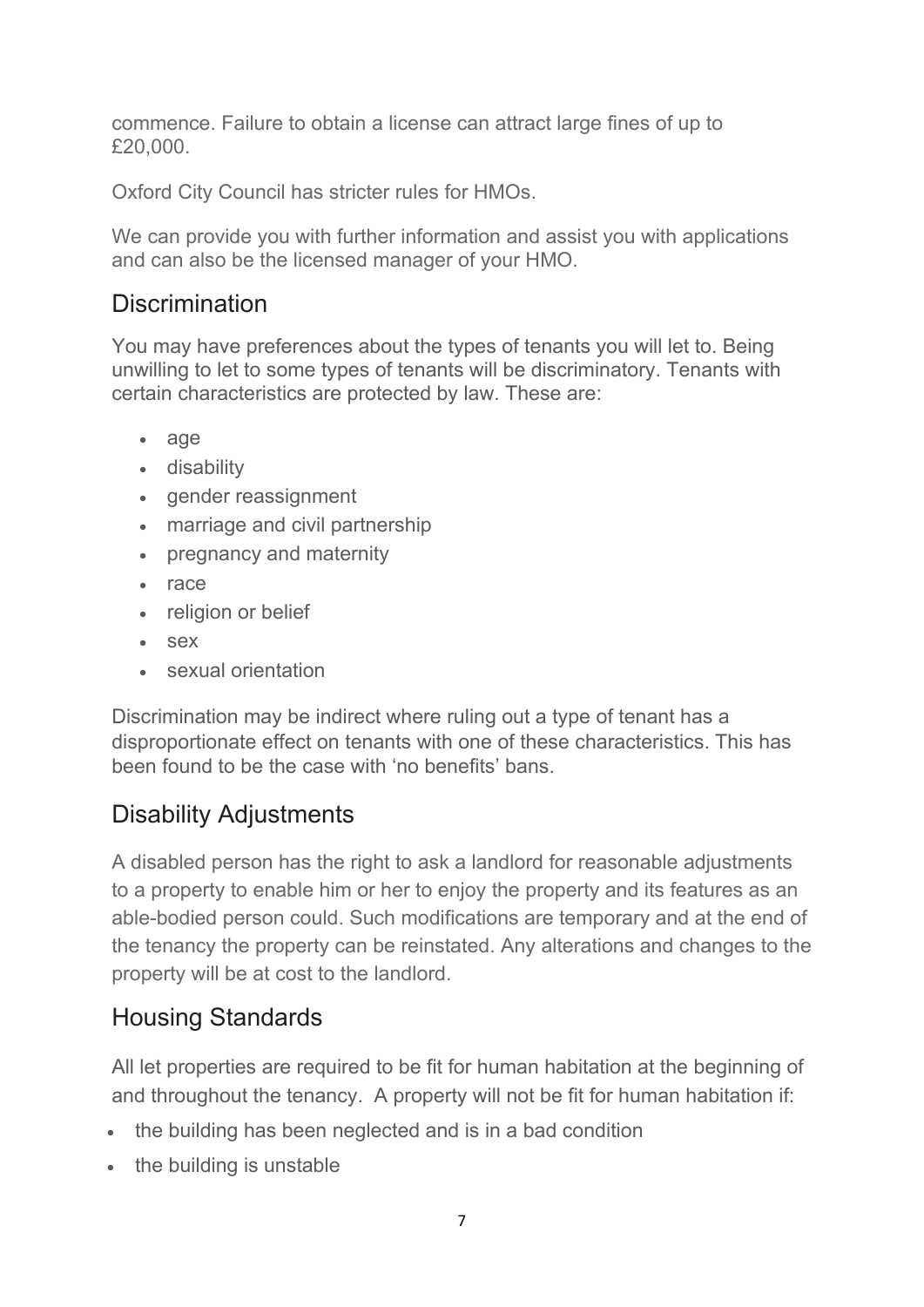- there's a serious problem with damp
- it has an unsafe lavout
- there's not enough natural light
- there's not enough ventilation
- there is a problem with the supply of hot and cold water
- there are problems with the drainage or the lavatories
- it's difficult to prepare and cook food or wash up
- any of the 29 hazards set out in the Housing Health and Safety [\(England\)](http://www.legislation.gov.uk/uksi/2005/3208/contents/made) [Regulations](http://www.legislation.gov.uk/uksi/2005/3208/contents/made) 2005 exist

Landlords are advised to assess their property to determine whether there are serious hazards that may cause a health or safety risk to tenants. They should then carry out improvements.

## The Tenancy Deposit Scheme

All deposits taken for an Assured Shorthold Tenancy after that date must be protected. The scheme is designed to encourage landlords and tenants to make a clear agreement at the start of the tenancy on the contents and condition of the property.

## Energy Performance Certificates (EPC)

EPCs are required whenever a building is rented out. The EPC must be made available to any prospective tenant at the point of viewing or enquiring about the property. The certificate provides 'A' to 'G' ratings for the building, with 'A' being the most energy efficient and 'G' being the least. The certificate includes recommendations on ways to improve the home's energy efficiency to save money and is valid for 10 years. From April 2018 new tenancies to new and existing tenants must reach a minimum energy efficiency standard of an E rating. From 1st April 2020, these requirements will apply to ALL private rented properties in England and Wales, even when there has been no change in tenancy arrangements.

#### An Assured Shorthold Tenancy?

The Assured Shorthold Tenancy is the default tenancy for most lettings in England and Wales. An AST is normally created when: